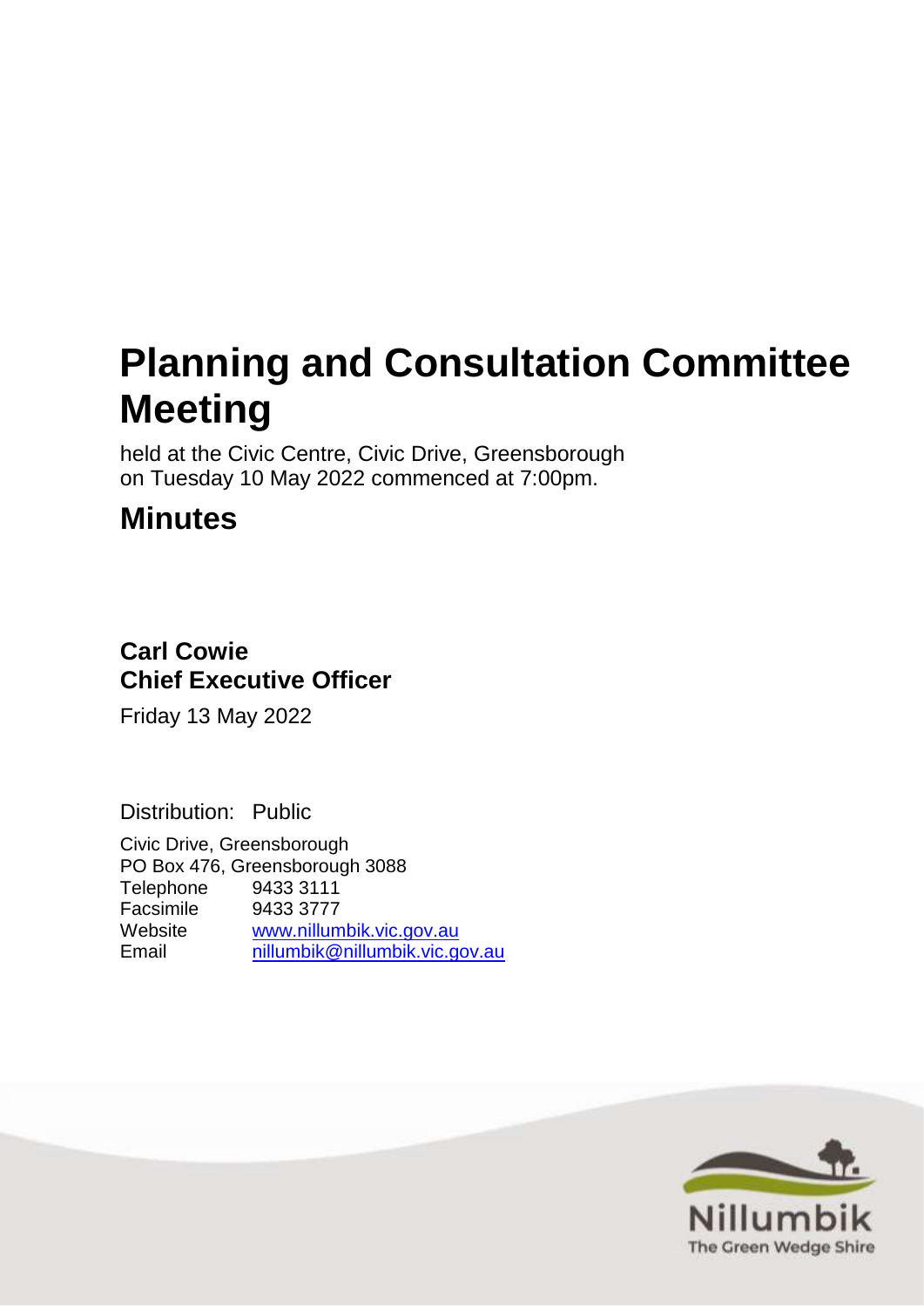|    | <b>Contents</b>                          |                                                                                                 |                |  |  |
|----|------------------------------------------|-------------------------------------------------------------------------------------------------|----------------|--|--|
| 1. | <b>Welcome by the Chair</b>              |                                                                                                 |                |  |  |
| 2. |                                          | <b>Acknowledgement of Country</b>                                                               |                |  |  |
| 3  | <b>Apologies</b>                         |                                                                                                 |                |  |  |
| 4  |                                          | <b>Disclosure of conflicts of interest</b>                                                      |                |  |  |
| 5. | <b>Confirmation of Minutes</b>           |                                                                                                 | $\mathbf{2}$   |  |  |
| 6. | <b>Officers' Reports</b>                 |                                                                                                 | 3              |  |  |
|    | <b>Consultation Matters</b>              |                                                                                                 |                |  |  |
|    | PCC.016/22                               | Draft Asset Plan 2022-2032                                                                      | 3              |  |  |
|    | PCC.017/22                               | 2022-2023 Budget Submissions                                                                    | 5              |  |  |
|    | PCC.018/22                               | BMX and Offroad Biking Facility - Community Consultation report                                 | $\overline{7}$ |  |  |
|    | PCC.019/22                               | Concept Plan for implementation of the Graysharps Road,<br>Hurstbridge Open Space Precinct Plan | 8              |  |  |
| 7. | <b>Supplementary and urgent business</b> |                                                                                                 | 10             |  |  |
| 8. | <b>Confidential reports</b>              |                                                                                                 | 10             |  |  |
| 9. | <b>Close of Meeting</b>                  |                                                                                                 | 10             |  |  |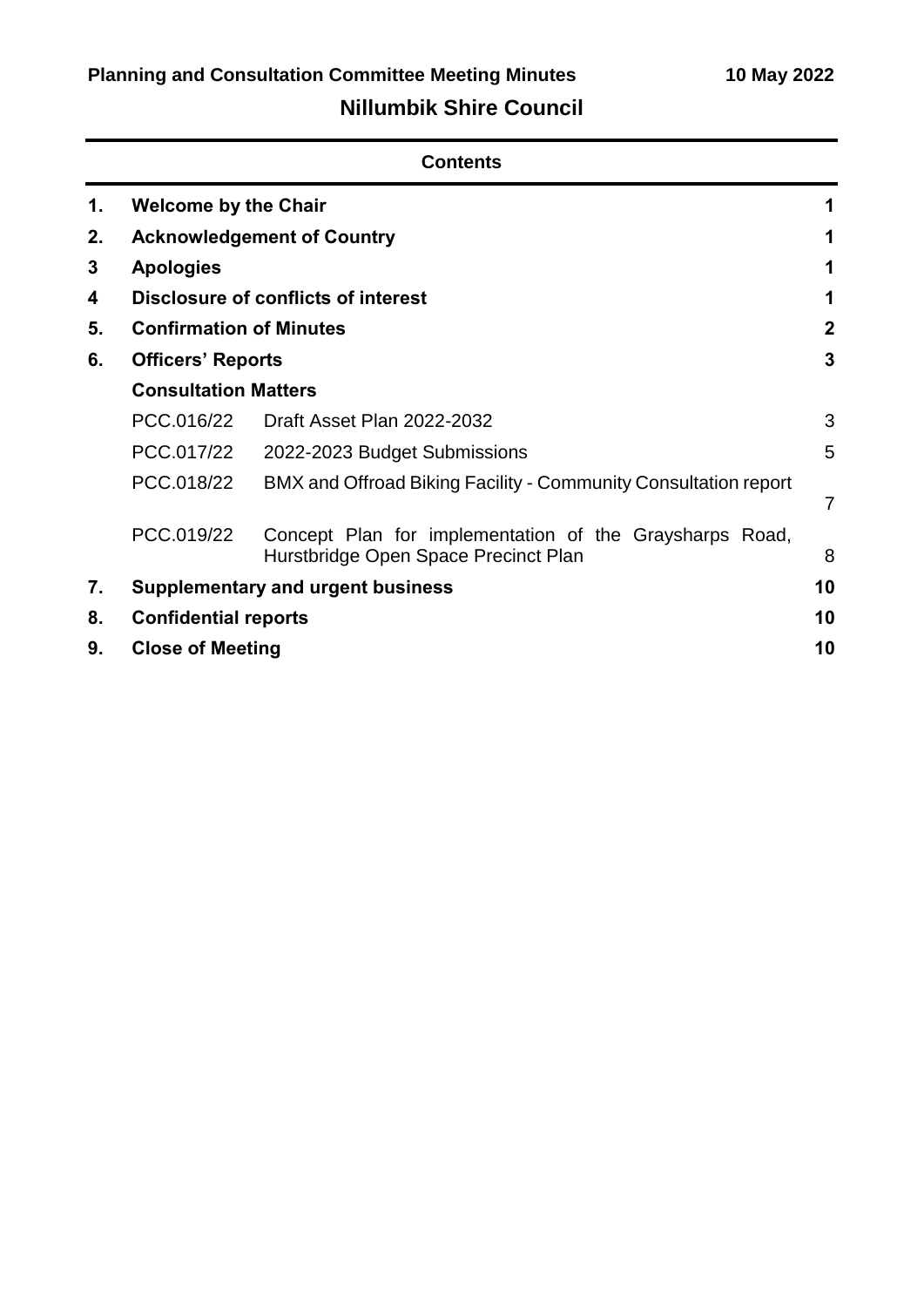# **Nillumbik Shire Council**

**Minutes of the Planning and Consultation Committee Meeting held Tuesday 10 May 2022. The meeting commenced at 7:00pm.**

#### **Councillors present:**

| Cr Richard Stockman     | <b>Blue Lake Ward</b>                            |
|-------------------------|--------------------------------------------------|
| Cr Natalie Duffy        | Edendale Ward                                    |
| <b>Cr Peter Perkins</b> | Ellis Ward (Chairperson Planning Matters)        |
| Cr Ben Ramcharan        | Sugarloaf Ward (Deputy Mayor)                    |
| Cr Frances Eyre         | Swipers Gully Ward (Mayor)                       |
| Cr Geoff Paine          | Wingrove Ward (Chairperson Consultation Matters) |

# **Officers in attendance:**

| <b>Carl Cowie</b>        | <b>Chief Executive Officer</b>                                   |
|--------------------------|------------------------------------------------------------------|
| Vince Lombardi           | <b>Chief Financial Officer</b>                                   |
| <b>Hjalmar Philipp</b>   | Director Operations and Infrastructure                           |
| Blaga Naumoski           | Executive Manager Governance, Communications and Engagement      |
| <b>Corrienne Nichols</b> | <b>Executive Manager Communities</b>                             |
| Jeremy Livingston        | <b>Executive Manager Business Transformation and Performance</b> |
| Rosa Zouzoulas           | <b>Executive Manager Planning and Community Safety</b>           |
| Eddie Cheng              | <b>Manager Information Technology</b>                            |

# <span id="page-2-0"></span>**1. Welcome by the Chair**

# <span id="page-2-1"></span>**2. Acknowledgement of Country**

Acknowledgement of Country was read by the Chairperson, Cr Geoff Paine.

# <span id="page-2-2"></span>**3 Apologies**

To accept apologies from any Councillors not in attendance at the meeting.

# **Committee Resolution**

# **MOVED: Cr Frances Eyre SECONDED: Cr Richard Stockman**

**That** the apology from Cr Egan be noted.

# **CARRIED UNANIMOUSLY**

# <span id="page-2-3"></span>**4 Disclosure of conflicts of interest**

Nil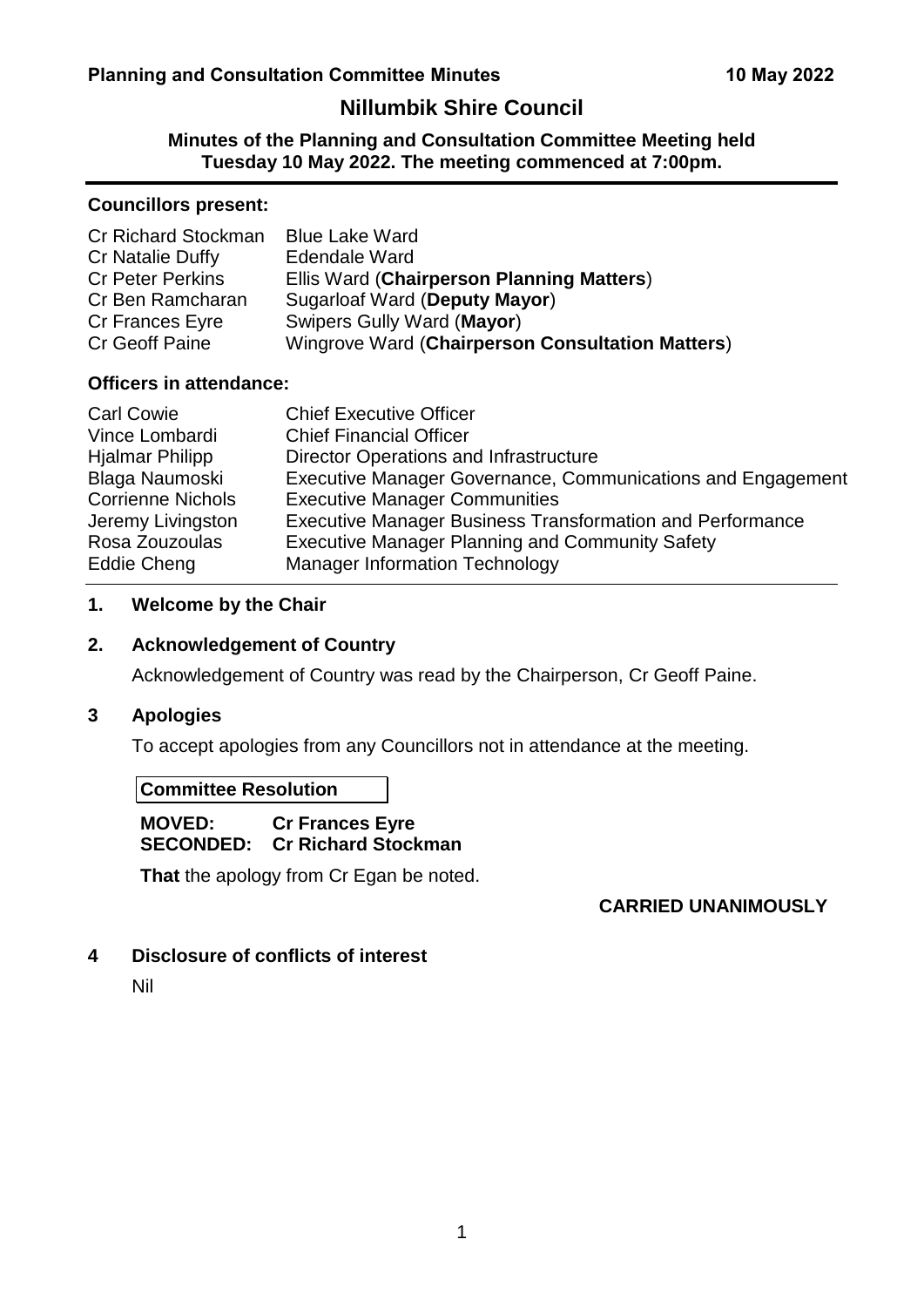# <span id="page-3-0"></span>**5. Confirmation of Minutes**

Confirmation of the minutes of the Planning and Consultation Committee Meeting held on Tuesday 12 April 2022.

# **Committee Resolution**

# **MOVED: Cr Natalie Duffy SECONDED: Cr Frances Eyre**

**That** the Committee (acting under delegation from Council) confirms the minutes of the Planning and Consultation Committee Meeting held on Tuesday 12 April 2022 (**Attachment 1**).

# **CARRIED UNANIMOUSLY**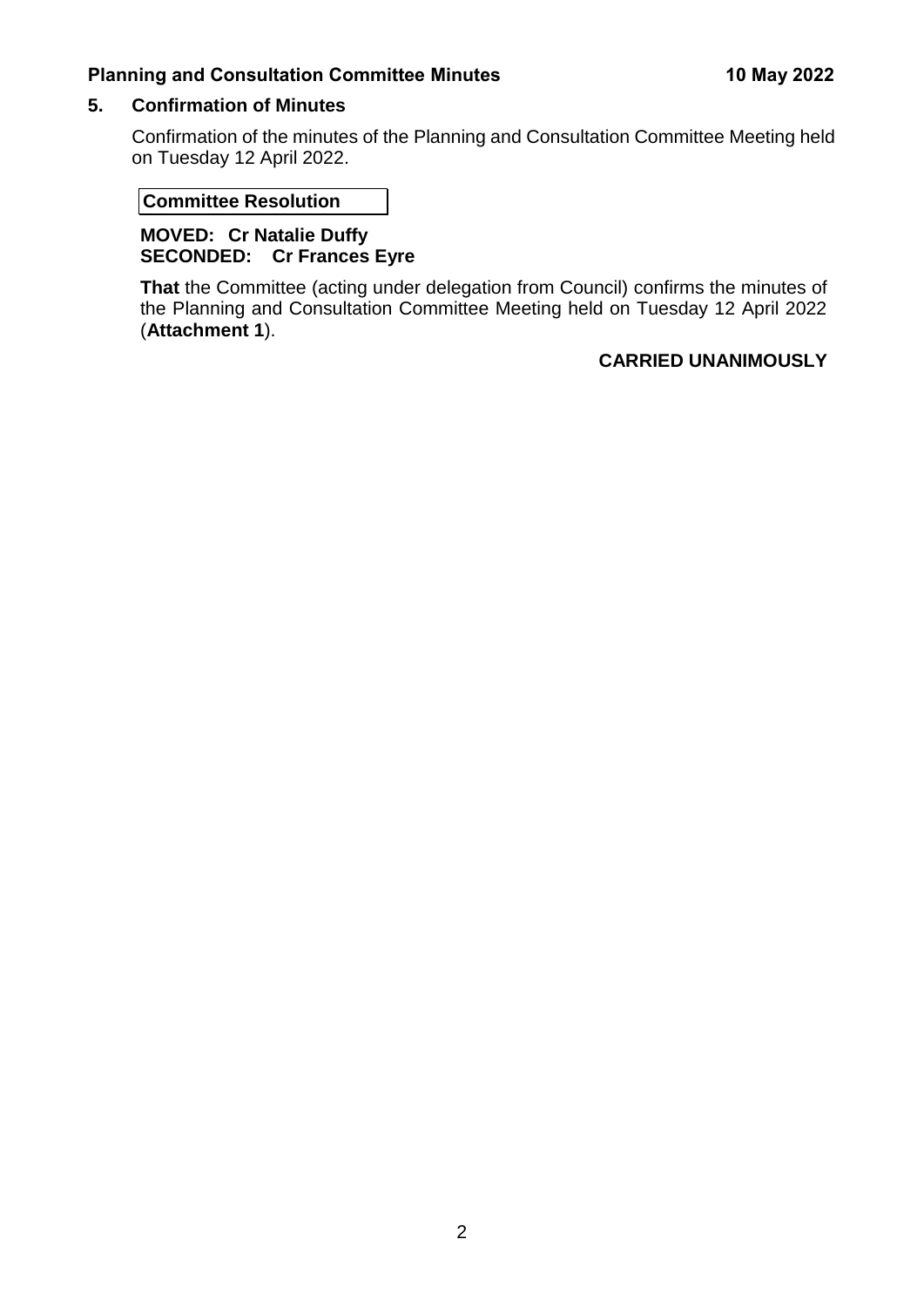# <span id="page-4-0"></span>**6. Officers' reports**

# <span id="page-4-1"></span>**PCC.016/22 Draft Asset Plan 2022-2032**

| Item:          | <b>Consultation Matter</b>                                     |
|----------------|----------------------------------------------------------------|
| Distribution:  | <b>Public</b>                                                  |
| Manager:       | <b>Hjalmar Philipp, Director Operations and Infrastructure</b> |
| <b>Author:</b> | <b>Enrique Gutierrez, Manager Assets and Capital Works</b>     |

# **Summary**

Section 92 of the *Local Government Act 2020* (the LGA) specifies the requirement for councils to develop, adopt and keep in force an Asset Plan for at least the next 10 financial years. The Asset Plan provides a high level strategic and financial view of how Council intends to manage its transport, building, drainage and open space assets over such period of time.

In line with such requirements, an Asset Plan must be adopted by Council prior to 30 June 2022.

Council adopted the Draft Asset Plan 2022-2032 (**Attachment 1**) at the Planning and Consultation Committee Meeting on 8 March 2022 for the purpose of public exhibition.

The Draft Asset Plan 2022 - 2032 was exhibited for 21 days. No submissions were received.

The purpose of this report is to provide the community with a further opportunity to make a verbal submission on the Draft Asset Plan 2022-2032 prior Council endorsing the Asset Plan at a future Council meeting.

**Committee Resolution**

**MOVED: Cr Natalie Duffy SECONDED: Cr Ben Ramcharan** 

**That** the Committee (acting under delegation from Council):

- 1. Acknowledges and notes any submissions received from community members who provide any feedback on the Draft Asset Plan 2022 – 2032 (**Attachment 1**).
- 2. Requests a further report to be presented at its June 2022 Council Meeting to endorse the final version of the Asset Plan 2022 - 2032.

# **CARRIED UNANIMOUSLY**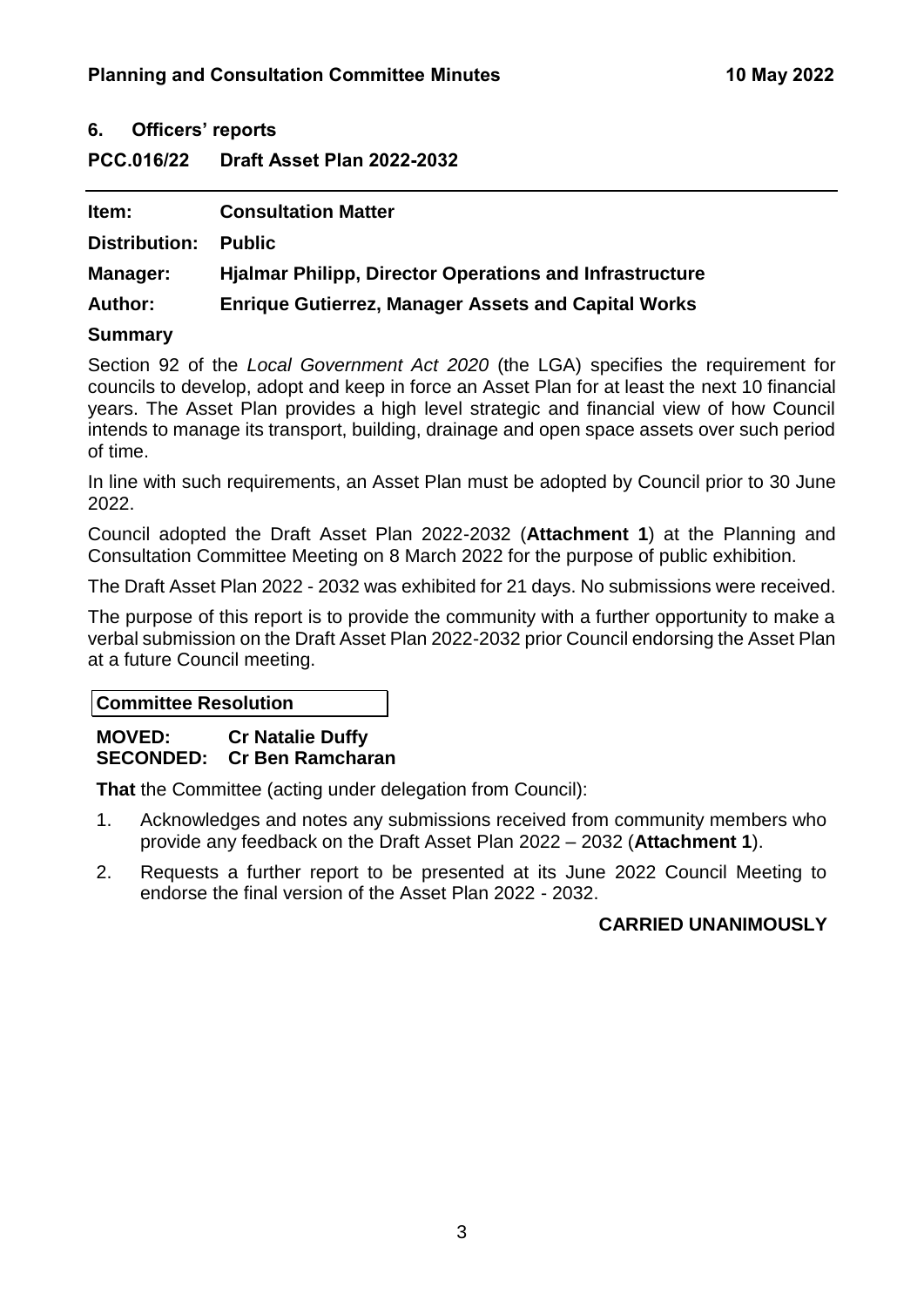#### **6. Officers' reports**

<span id="page-5-0"></span>**PCC.017/22 2022-2023 Budget Submissions**

| ltem:                       | <b>Consultation Matter</b>              |
|-----------------------------|-----------------------------------------|
| <b>Distribution: Public</b> |                                         |
| Manager:                    | Vince Lombardi, Chief Financial Officer |
| <b>Author:</b>              | Melika Sukunda, Finance Manager         |
|                             |                                         |

#### **Summary**

This report considers submissions received from the public regarding the draft Budget 2022-2023 (**Attachment 1**).

Council adopted the draft Budget 2022-2023 at the Council Meeting on 22 March 2022 for the purpose of community consultation. The draft Budget was exhibited for 28 days with 9 submissions received. These submissions are attached to this report (**Attachment 1**).

It is proposed that the Committee considers the submissions on the draft Budget 2022-2023 and that the matter then be considered by Council on 24 May 2022.

*The following people addressed the Committee with respect to this item:*

- *1 Gavin Watson*
- *2 Sandra Roeg Co-President - On behalf of Wattle Glen Residents Association*
- *3 Bill Lord*
- *4 Anika Van Hulsen*
- *5 Henry Haszler*

#### **Recommendation**

**That** the Committee (acting under delegation from Council):

- 1. Receives and notes the submissions received in respect of the draft Budget 2022-2023, in accordance with the section 96 of the *Local Government Act 2020*.
- 2. Considers the matters contained in the submissions and the Committee's report during finalisation of the Budget.
- 3. Recommends the adoption of the 2022-2023 Budget at the 24 May 2022 Council Meeting.
- 4. Acknowledges presentations to the Committee.

#### **Motion**

# **MOVED: Cr Ben Ramcharan SECONDED: Cr Frances Eyre**

**That** the Committee (acting under delegation from Council):

- 1. Receives and notes the submissions received in respect of the draft Budget 2022-2023, in accordance with the section 96 of the *Local Government Act 2020*.
- 2. Considers the matters contained in the submissions and the Committee's report during finalisation of the Budget.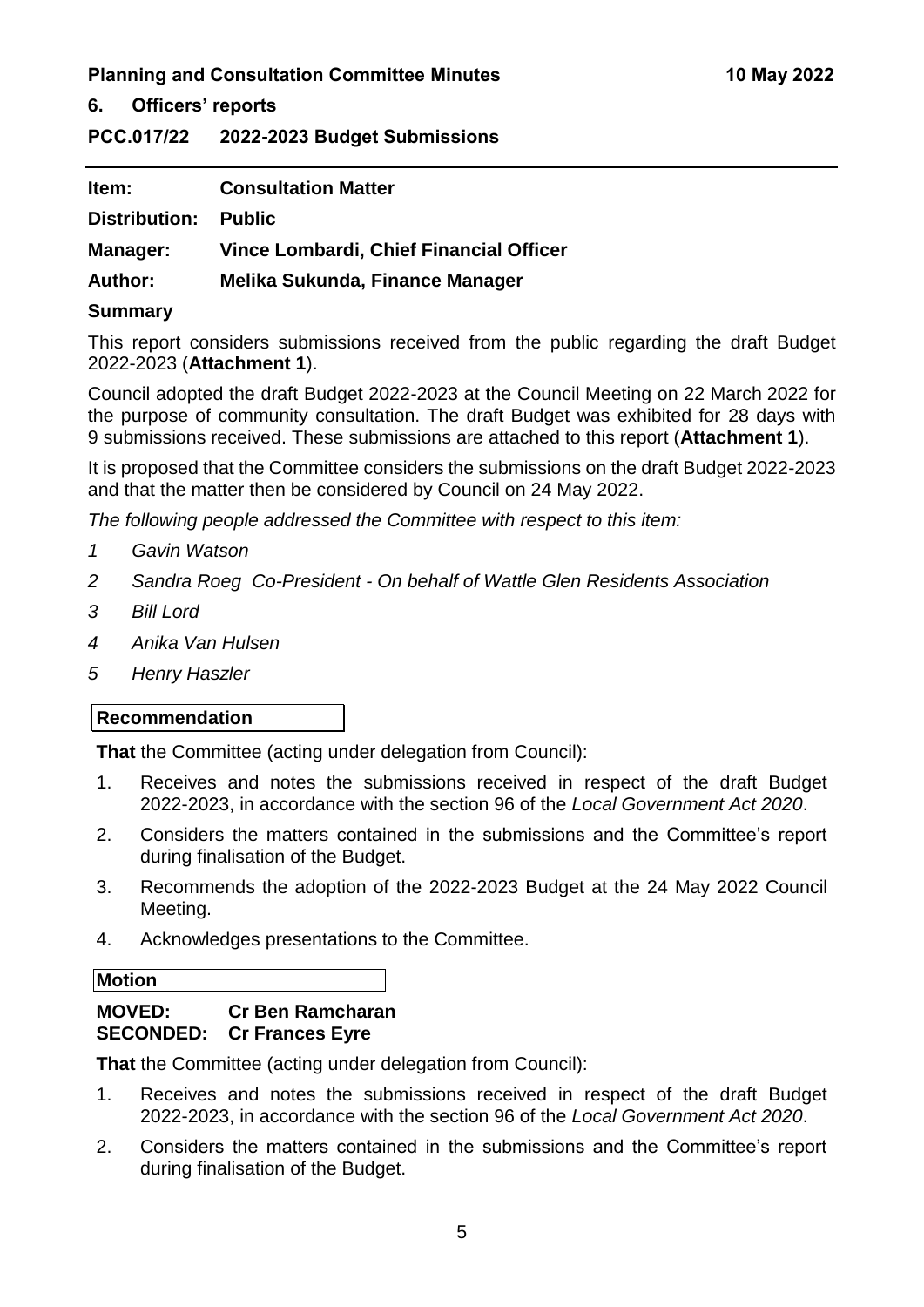#### **6. Consultation Matters**

#### **PCC.017/22 2022-2023 Budget Submissions**

- 3. Recommends the adoption of the 2022-2023 Budget at the 24 May 2022 Council Meeting.
- 4. Acknowledges **and thanks** presentations to the Committee.

THE MOTION WAS PUT TO THE VOTE AND CARRIED AND BECAME THE COMMITTEE RESOLUTION AS FOLLOWS:

**Committee Resolution**

# **MOVED: Cr Ben Ramcharan SECONDED: Cr Frances Eyre**

**That** the Committee (acting under delegation from Council):

- 1. Receives and notes the submissions received in respect of the draft Budget 2022-2023, in accordance with the section 96 of the *Local Government Act 2020*.
- 2. Considers the matters contained in the submissions and the Committee's report during finalisation of the Budget.
- 3. Recommends the adoption of the 2022-2023 Budget at the 24 May 2022 Council Meeting.
- 4. Acknowledges and thanks presentations to the Committee.

# **CARRIED UNANIMOUSLY**

*Corrienne Nichols, Executive Manager Community Services temporarily left the meeting during discussion of this item at 7:37pm and returned at 7:39pm prior to the vote on this item.*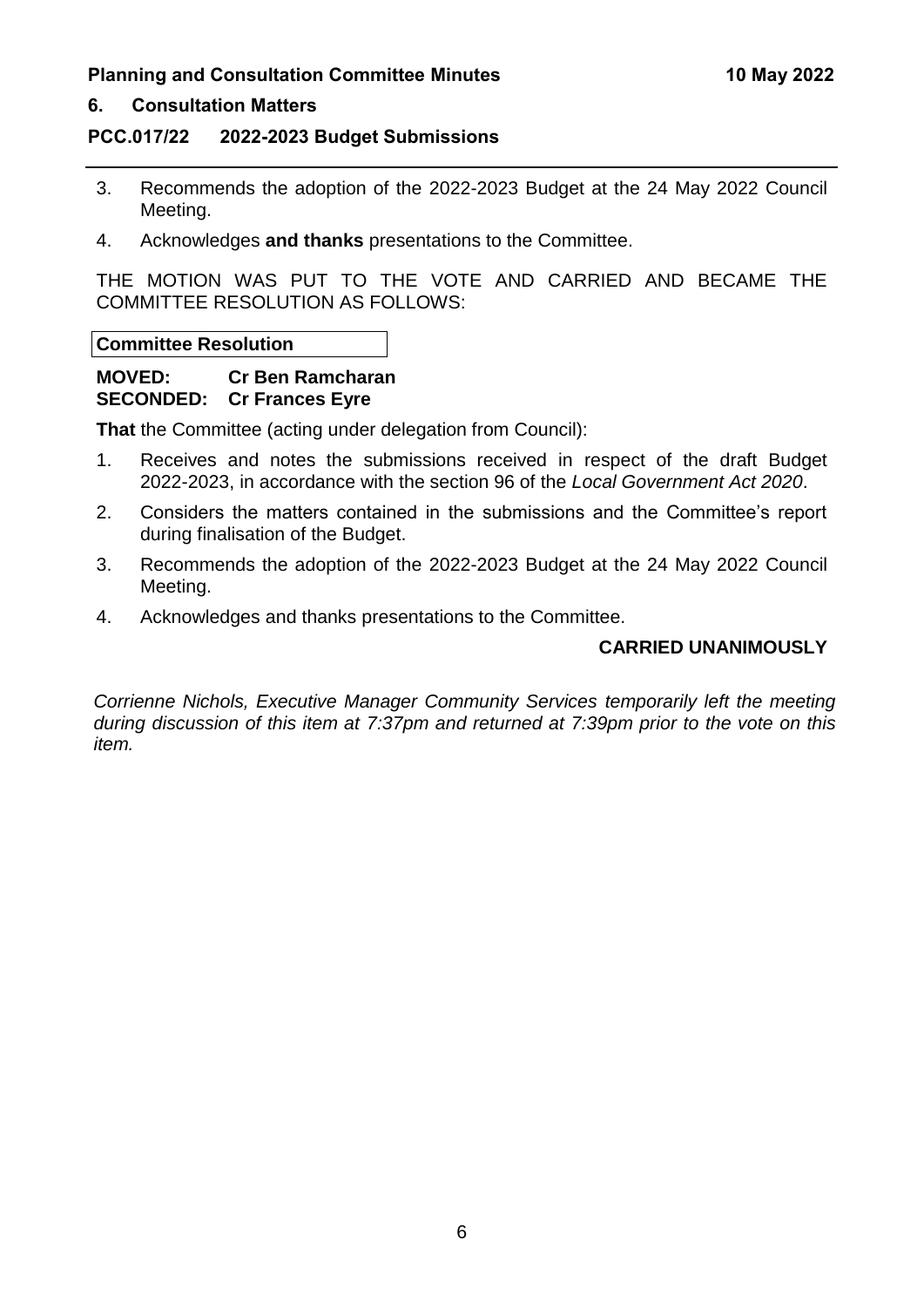**6. Officers' reports**

<span id="page-7-0"></span>**PCC.018/22 BMX and Offroad Biking Facility - Community Consultation report**

| Item:           | <b>Consultation Matter</b>                                     |
|-----------------|----------------------------------------------------------------|
| Distribution:   | <b>Public</b>                                                  |
| <b>Manager:</b> | <b>Hialmar Philipp, Director Operations and Infrastructure</b> |
| <b>Author:</b>  | Rebecca Burton, Acting Manager Recreation and Leisure          |
| $\blacksquare$  |                                                                |

#### **Summary**

This reports notes the submissions received from the community regarding consultation undertaken in regards to a potential BMX and off-road biking facility, following resolution by Council on the matter in late 2021.

Community consultation was undertaken over a 9 week period from 6 December 2021 – 13 February 2022. Community members were invited to provide feedback on the proposed site location of 145 Allendale Road Diamond Creek as well as the BMX concept they would like to see developed at the site.

Public consultation occurred through the *Participate Nillumbik* website, pop-up community consultation sessions at Council's skate parks as well as an online session. 240 submissions were received via the *Participate Nillumbik* website.

In addition, a specialist BMX consultancy, The Trail Collective (TTC) conducted further community consultation. An online session was held, open to community members, which was then followed by an online survey which community members were invited to complete. 135 submissions were received through TTC 'Have your Say' platform.

This community feedback on a potential BMX and off-road biking facility will be considered as the concept planning phase progresses in 2022.

*The following people addressed the Committee with respect to this item:*

- 1 *Matt Smith*
- *2 Travis Lynch*

**Committee Resolution**

#### **MOVED: Cr Peter Perkins SECONDED: Cr Natalie Duffy**

**That** the Committee (acting under delegation from Council):

- 1. Acknowledges and notes the submissions received from community members who provided feedback on BMX and off road riding facility **(Attachment 3)**.
- 2. Resolves that the confidential unredacted public submissions on the BMX off road riding facility **(Attachment 2)** remain confidential in accordance with section 3(1) of the *Local Government Act 2020*.
- 3. Considers the matters contained in the submissions during the concept planning, site feasibility and design process.
- 4. Thanks the submitters for providing Council with feedback on this important matter.

# **CARRIED UNANIMOUSLY**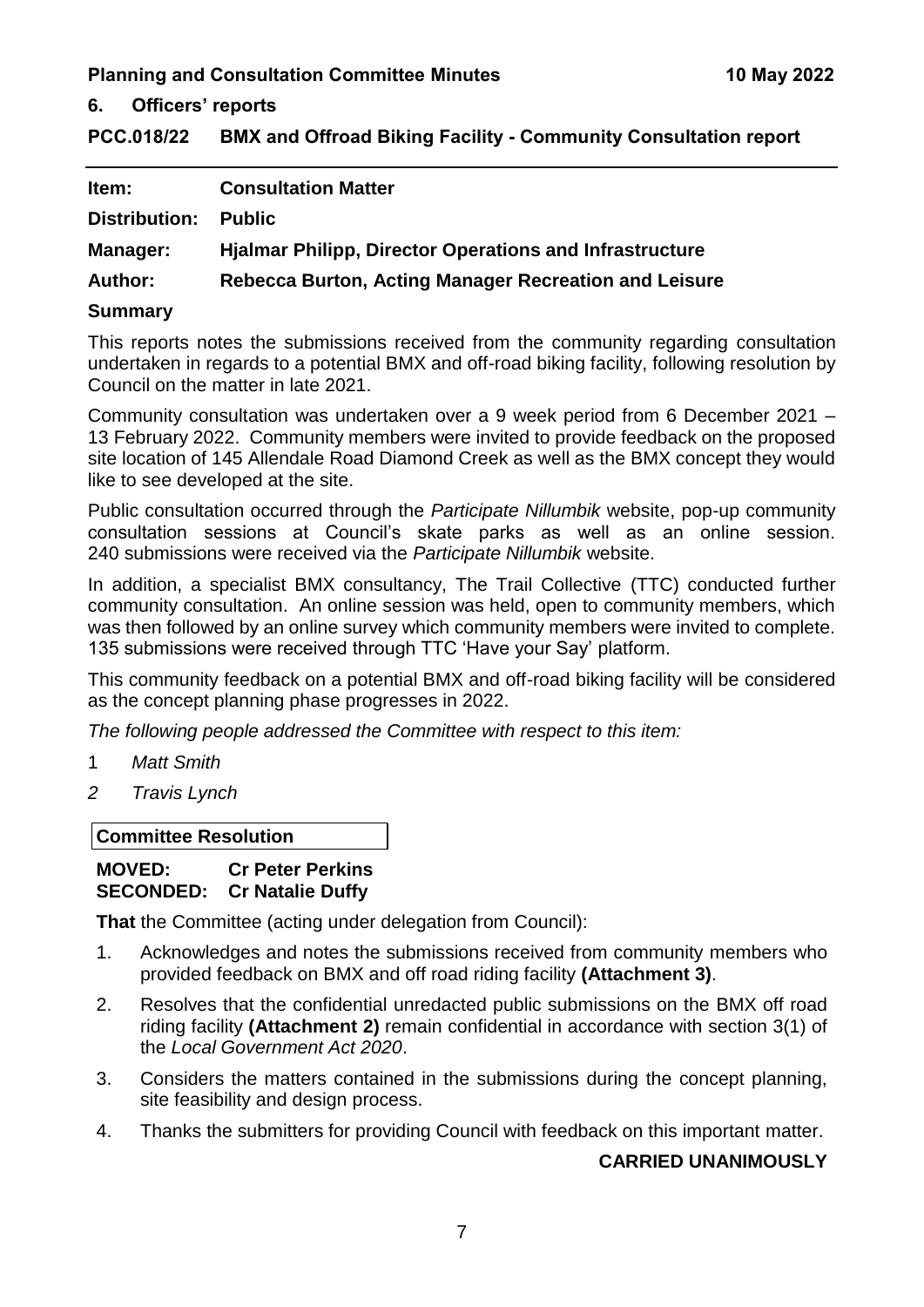**6. Officers' reports**

<span id="page-8-0"></span>**PCC.019/22 Concept Plan for implementation of the Graysharps Road, Hurstbridge Open Space Precinct Plan**

| Item:           | <b>Consultation Matter</b>                                     |
|-----------------|----------------------------------------------------------------|
| Distribution:   | <b>Public</b>                                                  |
| <b>Manager:</b> | <b>Hialmar Philipp, Director Operations and Infrastructure</b> |
| <b>Author:</b>  | <b>Enrique Gutierrez, Manager Assets and Capital Works</b>     |
| <b>Summary</b>  |                                                                |

This report presents to Council for endorsement the final concept plan for the implementation of the Graysharps Road, Hurstbridge Open Space Precinct.

A draft concept plan was developed based on the 2018 Council-endorsed Graysharps Road, Hurstbridge Open Space Precinct Plan with feedback received from the community between 13 December 2021 and 7 February 2022. Additional feedback was received from Councillors during briefings in March and April 2022. Changes to the draft to the concept plan were implemented by the design consultants, producing the final concept plan attached to this report.

#### **Recommendation**

**That** the Committee (acting under delegation from Council):

- 1. Receives and notes submissions on the draft concept plan for Graysharps Road, Hurstbridge Open Space Precinct.
- 2. Endorse the Final Concept Plan Graysharps Road Precinct Plan (**Attachment 1**)
- 3. Authorises the Director Operations and Infrastructure to approve necessary minor amendments to the Concept Plan that may occur as detailed design and delivery progress as a result of site conditions, technical specifications and/or budget
- 4. Requests the endorsed Final Concept Plan be exhibited on Participate Nillumbik to inform the community.
- 5. Thanks submitters for their feedback.

**Motion**

# **MOVED: Cr Peter Perkins SECONDED: Cr Ben Ramcharan**

**That** the Committee (acting under delegation from Council):

- 1. Receives and notes submissions on the draft Concept Plan for Graysharps Road, Hurstbridge Open Space Precinct.
- 2. Endorses the Final Concept Plan Graysharps Road Precinct Plan (**Attachment 1**) **subject to the following words being removed from Point 15 "Each would be grouped to create a visual run of single species, moving from indigenous to native to exotic feature trees on the car park end"**.
- 3. **Notes that vegetation is proposed to be consistent with Council's endorsed Tree Management Policy 2018, the environmental significance of the area and the site context.**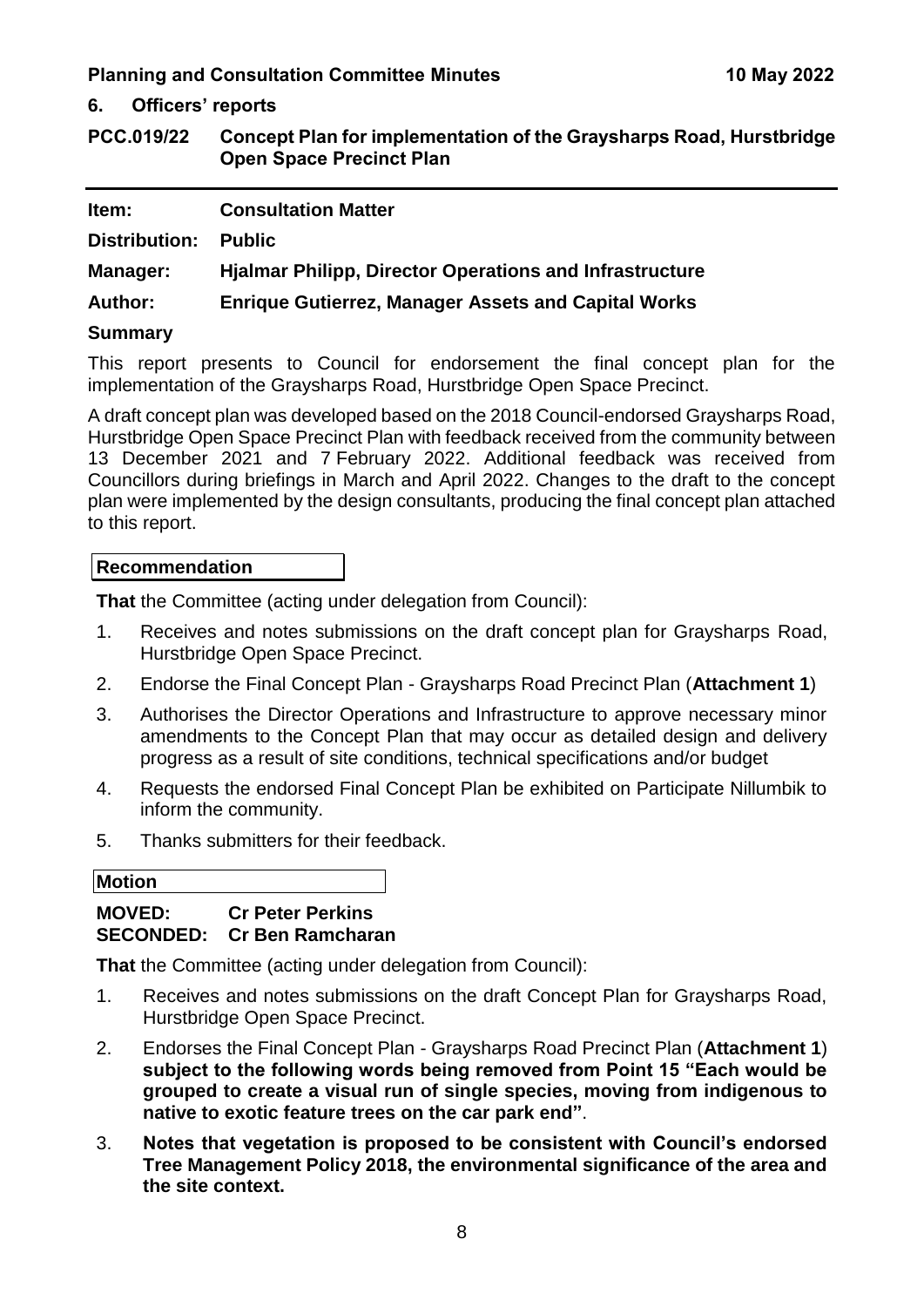# **6. Consultation Matters**

# **PCC.019/22 Concept Plan for implementation of the Graysharps Road, Hurstbridge Open Space Precinct Plan**

- 4. Authorises the Director Operations and Infrastructure to approve necessary minor amendments to the Concept Plan that may occur as detailed design and delivery progress as a result of site conditions, technical specifications and/or budget.
- 5. Requests the endorsed Final Concept Plan Graysharps Road Precinct Plan be exhibited on Participate Nillumbik to inform the community.
- 6. Thanks submitters for their feedback.

THE MOTION WAS PUT TO THE VOTE AND CARRIED AND BECAME THE COMMITTEE RESOLUTION AS FOLLOWS:

# **Committee Resolution**

# **MOVED: Cr Peter Perkins SECONDED: Cr Ben Ramcharan**

**That** the Committee (acting under delegation from Council):

- 1. Receives and notes submissions on the draft Concept Plan for Graysharps Road, Hurstbridge Open Space Precinct.
- 2. Endorses the Final Concept Plan Graysharps Road Precinct Plan (**Attachment 1**) subject to the following words being removed from Point 15 "Each would be grouped to create a visual run of single species, moving from indigenous to native to exotic feature trees on the car park end".
- 3. Notes that vegetation is proposed to be consistent with Council's endorsed Tree Management Policy 2018, the environmental significance of the area and the site context.
- 4. Authorises the Director Operations and Infrastructure to approve necessary minor amendments to the Concept Plan that may occur as detailed design and delivery progress as a result of site conditions, technical specifications and/or budget.
- 5. Requests the endorsed Final Concept Plan Graysharps Road Precinct Plan be exhibited on Participate Nillumbik to inform the community.
- 6. Thanks submitters for their feedback.

# **CARRIED UNANIMOUSLY**

*Eddie Cheng, Manager Information Technology temporarily left the meeting during discussion of this item at 8:56pm and returned at 8:57pm prior to the vote on this item.*